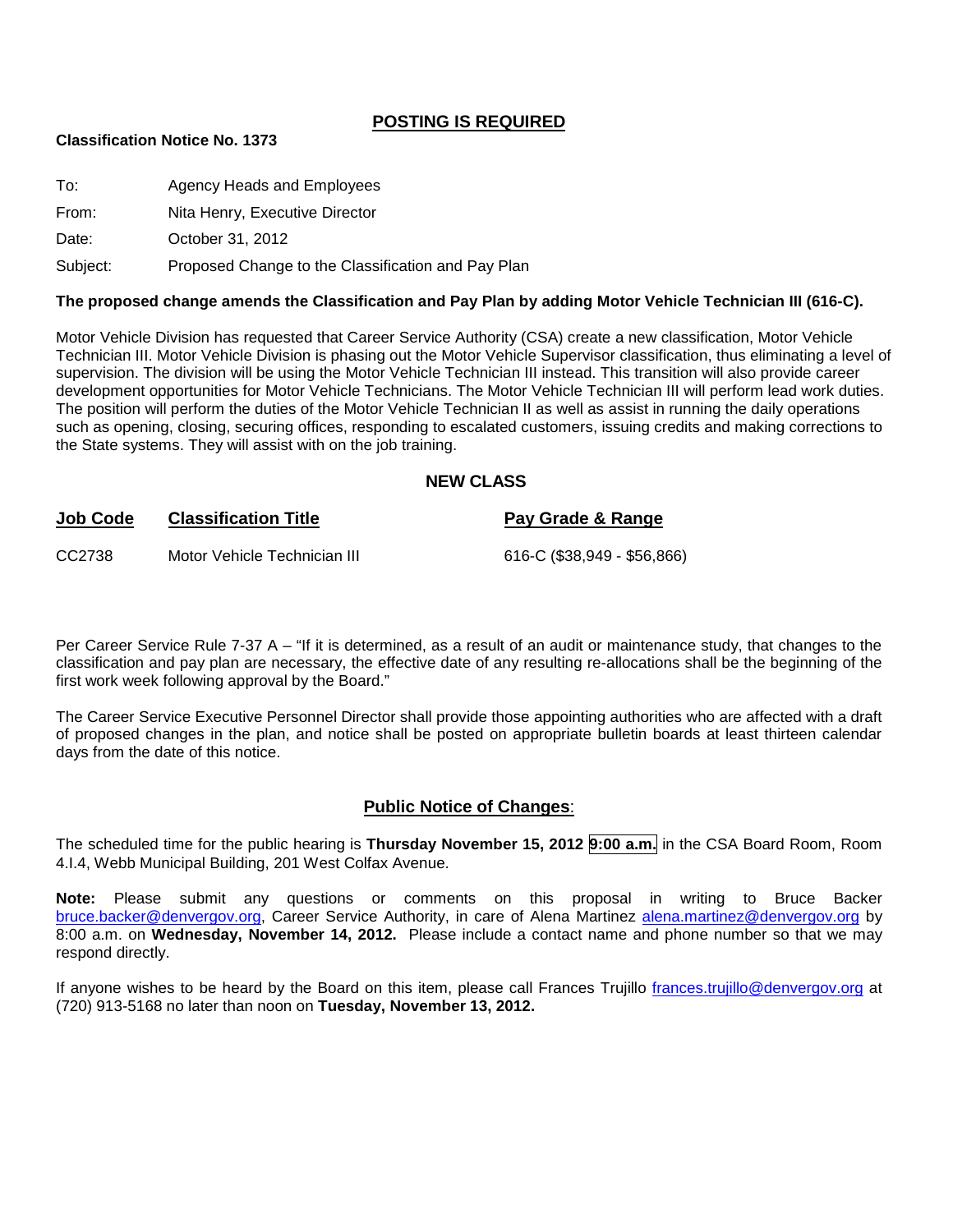#### CHANGES IN THE CLASSIFICATION AND PAY PLAN CHANGES IN THE CLASSIFICATION AND PAY PLAN

#### **NEW CLASS**

| Job Code           | <b>Classification Title</b>  |                | Pay Grade                   |
|--------------------|------------------------------|----------------|-----------------------------|
| CC2738             | Motor Vehicle Technician III |                | 616-C (\$38,949 - \$56,866) |
| Supervisory Level: | EEO Code:                    | Medical Group: | FLSA:                       |
| 2 – Leadworker     | 6-Office/Clerical            | S-Sedentary    | Non-exempt                  |

#### Synopsis:

Motor Vehicle Division has requested that Career Service Authority (CSA) create a new classification, Motor Vehicle Technician III. Motor Vehicle Division is phasing out the Motor Vehicle Supervisor classification, thus eliminating a level of supervision. The division will be using the Motor Vehicle Technician III instead. This transition will also provide career development opportunities for Motor Vehicle Technicians.

The Motor Vehicle Technician III will perform lead work duties. The position will perform the duties of the Motor Vehicle Technician II as well as assist in running the daily operations such as opening, closing, securing offices, responding to escalated customers, issuing credits and making corrections to the State systems. They will assist with on the job training.

This is the third class in a three class series. The Motor Vehicle Technician I and the Motor Vehicle Technician II classes are a progressive series. Employees can move through the progressive series from a Motor Vehicle Technician I to a Motor Vehicle Technician II. The Motor Vehicle Technician III class is not included in the progressive series.

#### Pay Rationale:

It is typical CSA compensation practice to place lead workers one pay grade higher than the highest classification it is leading. Based on this practice, it is appropriate to place the Motor Vehicle Technician III at 616-C, since this classification is responsible for performing lead work over the Motor Vehicle Technician I (614-C) and Motor Vehicle Technician II (615-C).

Employee Impact: None

Budget Impact: None

#### Organizational Data:

The Motor Vehicle Technician reports to the Motor Vehicle Supervisor who reports to the Branch Manager.

#### Proposed Effective Date:

Per Career Service Rule 7-37 A – "If it is determined, as a result of an audit or maintenance study, that changes to the classification and pay plan are necessary, the effective date of any resulting reallocations shall be the beginning of the first work week following approval by the Board.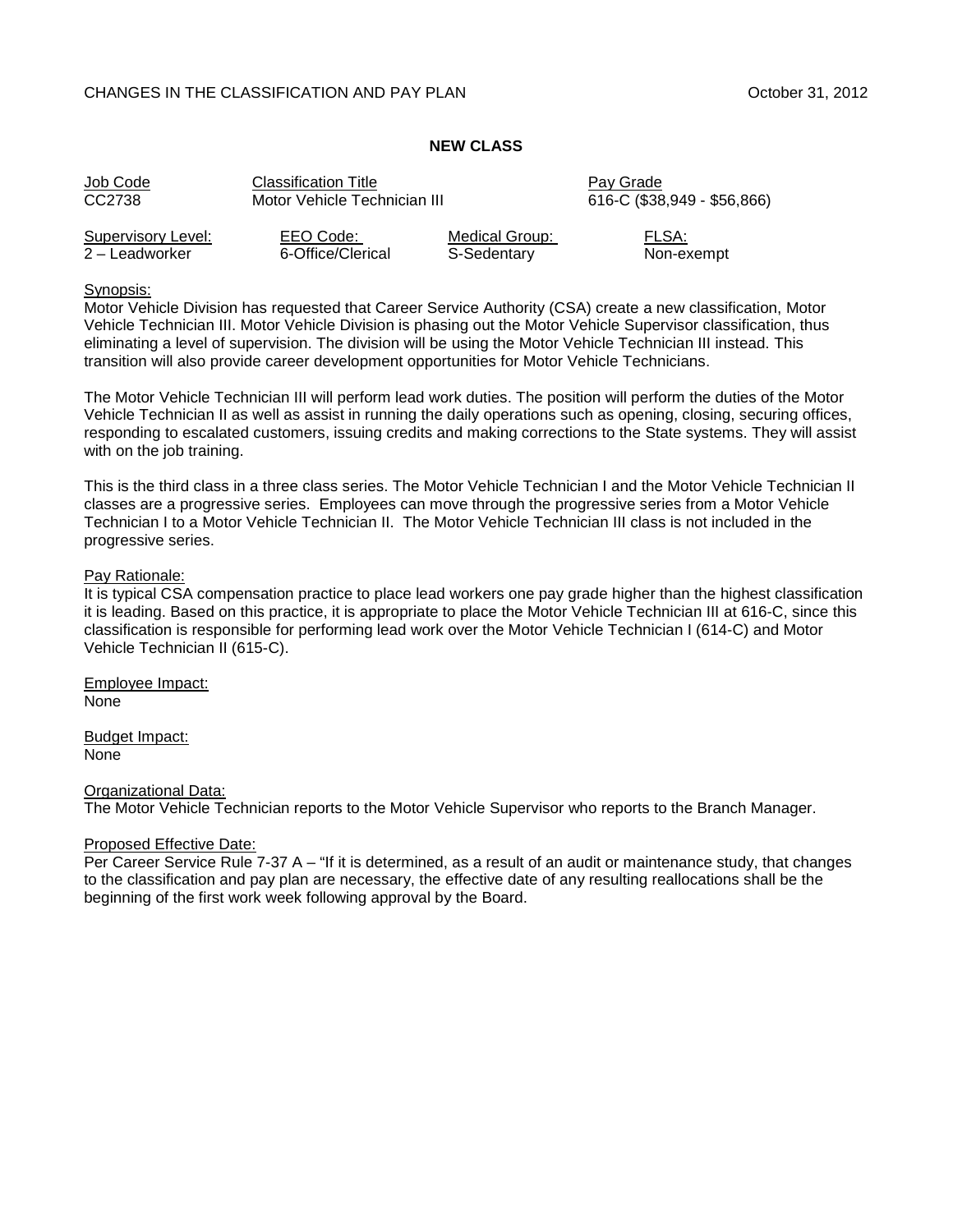

## Career Service Authority

Page 1 of 5

# Motor Vehicle Technician III

## **GENERAL STATEMENT OF CLASS DUTIES**

Performs advanced, specialized work inspecting, assessing, and auditing applications and legal documents submitted for vehicle registration and licensing of all types of motorized vehicles, assists the public by providing a variety of information. Performs permanently assigned lead work in assisting with daily operations of Motor Vehicle branches.

## **DISTINGUISHING CHARACTERISTICS**

This class performs advanced, specialized work processing the registration and licensing of all types of motorized vehicles. It is distinguished from a Motor Vehicle Technician II class that performs full performance level work inspecting, assessing, and auditing applications and legal documents submitted for vehicle registration and licensing of all types of motorized vehicles, assists the public by providing a variety of information including title application, customer identification requirements, emission testing, and insurance requirements, ensures compliance with federal, state, and local statutes, rules, and regulations, and collects all applicable fees and taxes. The Motor Vehicle Technician III class is also distinguished from the Motor Vehicle Supervisor that performs supervisory duties over employees who process the registration and licensing of all types of motorized vehicles, assist the public by providing a variety of information, and ensures compliance with federal, state, and local statutes, rules, and regulations.

This is the third class in a three class series. The Motor Vehicle Technician I and the Motor Vehicle Technician II classes are a progressive series. Employees can move through the progressive series from a Motor Vehicle Technician I to a Motor Vehicle Technician II. The Motor Vehicle Technician III class is not included in the progressive series.

## *Guidelines, Difficulty and Decision Making Level:*

Guidelines are generally in the form of stated objectives only with issues and factors largely undefined requiring the employee to exercise creativity and ingenuity in devising criteria, techniques, strategy, and methodologies for approaching assigned functions or projects.

Duties performed involve concepts, theories, and concrete factors to be evaluated and weighed requiring a high degree of analytical ability, independent judgment, and decision-making.

Work assignment is generally unstructured and employee is responsible for organizing complex, varied, and simultaneous coordination of several functions, programs, or projects in various stages of completion.

## *Level of Supervision Received and Quality Review:*

Under administrative supervision, the employee has personal accountability for carrying out an assigned function, program, or project within the scope of established guidelines and objectives and is expected to resolve problems that arise in the normal course of the work. Completed work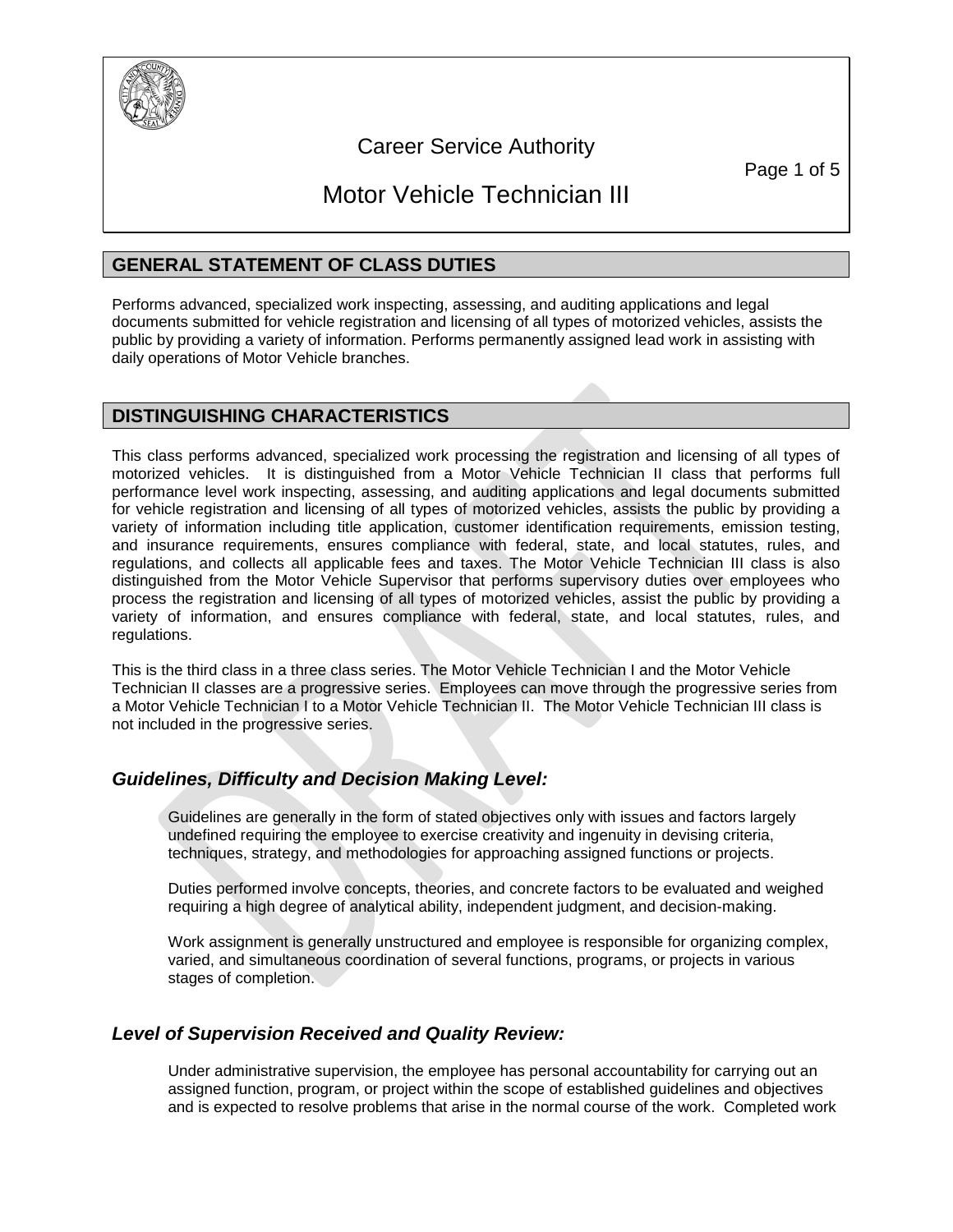is generally reviewed for soundness of judgment, conclusion, adequacy, and conformance to policy.

#### *Interpersonal Communications and Purpose:*

Contacts with the public or employees where explanatory or interpretive information is exchanged, defended, and gathered and discretion and judgment are required within the parameters of the job function.

## *Level of Supervision Exercised:*

By position, performs lead work over employees classified as Motor Vehicle Technician I and II.

## **ESSENTIAL DUTIES**

Assists in running the daily operations such as opening, closing, securing offices, responding to escalated customers, issuing credits and making corrections to the State system.

Assists with on the job training on motor vehicle policies, procedures, methods and techniques in order to process and issue motor vehicle titles, licenses, and registration documents.

Processes new and license renewal applications and issues motor vehicle titles, licenses, registration documents, validation tabs, and permits by confirming a customer's identity and county of residence, verifying the accuracy of submitted documentation, determining the correct type of title and license to issue, and ensuring compliance with governmental statutes, rules, and regulations.

Assesses, calculates, and collects license fees, a variety of applicable taxes, and other related fees based on an analysis of each customer transaction.

Responds to complex customer questions and issues such as licensing and titling procedures, fee and tax requirements, emission testing, and insurance requirements, explains statutes, policies, procedures, and rules, and assists customers resolve problems and/or concerns.

Processes payment transactions utilizing the cash tendering system, maintains cash drawers, balances and reconciles both cash and check transactions daily, resolves any balancing problems, deposits daily revenues, and enters information into the state computer system.

Processes license renewal applications received in the mail or on-line, reviews documents for completeness, accuracy, and compliance with statutes, issues motor vehicle registration documents and validation tabs, determines why some renewals are rejected, and sends correspondence to customers explaining fees, reason for rejection, and policies and procedures.

Maintains assigned state inventory and files and records required by the Colorado Department of Motor Vehicle.

Operates a variety of office equipment, performs preventative maintenance, reports all malfunctions, and troubleshoots problems in conjunction with a repair technician until the machine is in working order.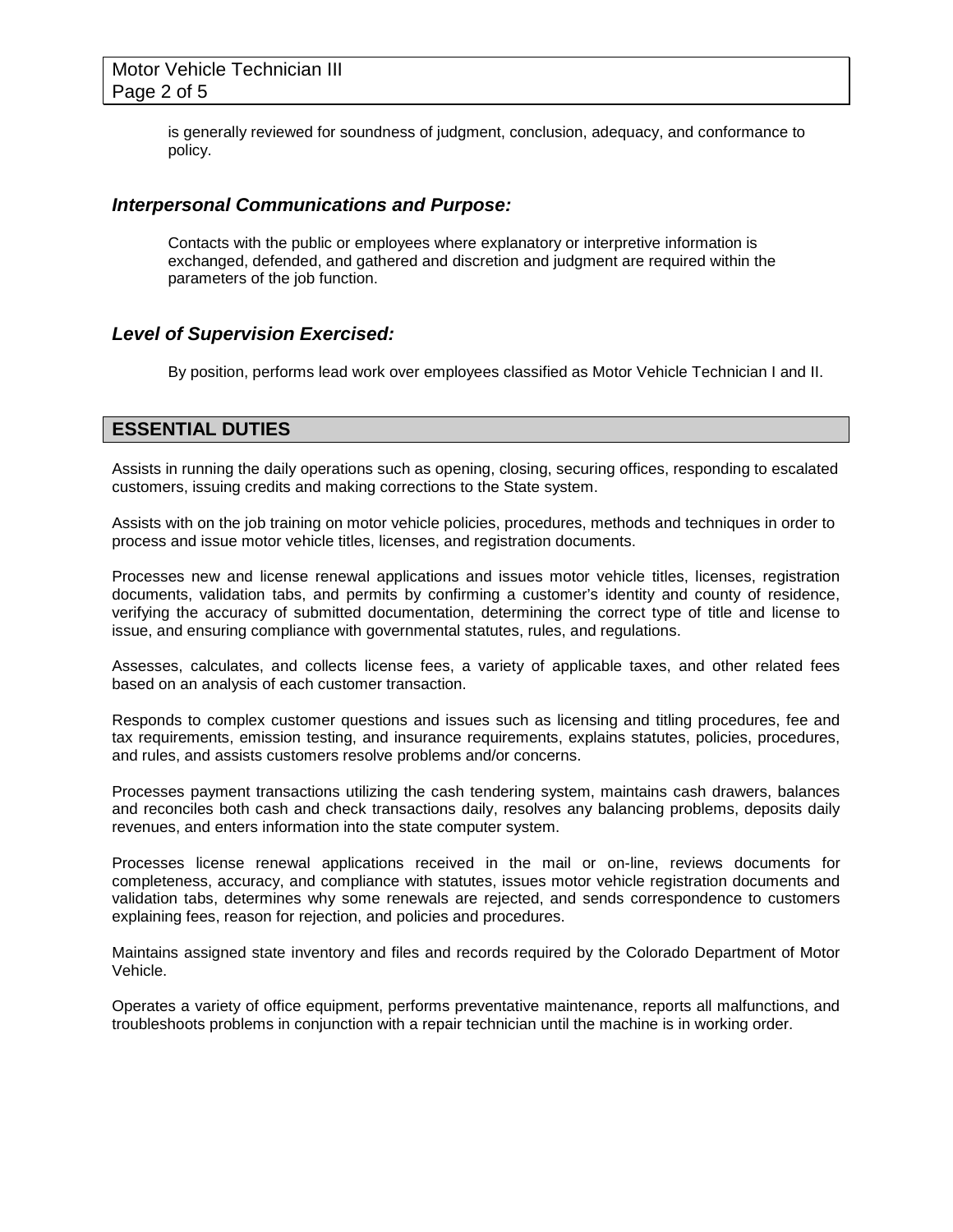Performs other related duties as assigned.

Any one position may not include all of the duties listed. However, the allocation of positions will be determined by the amount of time spent in performing the essential duties listed above.

### **MINIMUM QUALIFICATIONS**

#### *Competencies, Knowledge, & Skills:*

- **Problem Solving –** Identifies problems, determines accuracy and relevance information, and uses sound judgment to generate and evaluate alternatives and to make recommendations.
- **Decision Making –** Specifies goals and obstacles to achieving those goals, generates alternatives, considers risks, and evaluates and chooses the best alternative in order to make a determination, draw conclusions, or solve a problem.
- **Reasoning –** Discovers or selects rules, regulations, and relationships between facts and other information.
- **Integrity/Honesty –** Contributes to maintaining the integrity of the organization, displays high standards of ethical conduct, understands the impact of violating these standards on an organization, self, and others, and is trustworthy.
- **Conflict Management –** Manages and resolves conflicts, grievances, confrontations, or disagreements in a constructive manner to minimize negative personal impact.
- **Stress Tolerance –** Deals calmly and effectively with high stress situations (for example, tight deadlines, hostile individuals, emergency situations, dangerous situations).
- **Arithmetic/Mathematical Reasoning –** Performs computations such as addition, subtraction, multiplication, and division correctly, solving practical problems by choosing appropriately from a variety of mathematical techniques such as formulas and percentages.
- **Listening –** Receives, attends to, interprets, and responds to verbal messages and other cues such as body language in ways that are appropriate to listeners and situations.
- **Reading –** Understands and interprets written material including technical material, rules, regulations, instructions, reports, charts, graphs, or tables and applies what is learned from written material to specific situations.
- **Writing –** Uses correct English grammar, punctuation, and spelling to communicate thoughts, ideas information, and messages in writing.
- **Conscientiousness –** Displays a high level of effort and commitment towards performing work and demonstrates responsible behavior.
- **Interpersonal Skills –** Shows understanding, courtesy, tact, empathy, and concern, develops and maintains relationships, may deal with people who are difficult, hostile, and/or distressed, relates well to people from varied backgrounds and situations, and is sensitive to individual differences.
- **Oral Communication –** Communicates or explains ideas and/or information clearly. Thoughts are well organized and recognizes potential miscommunications.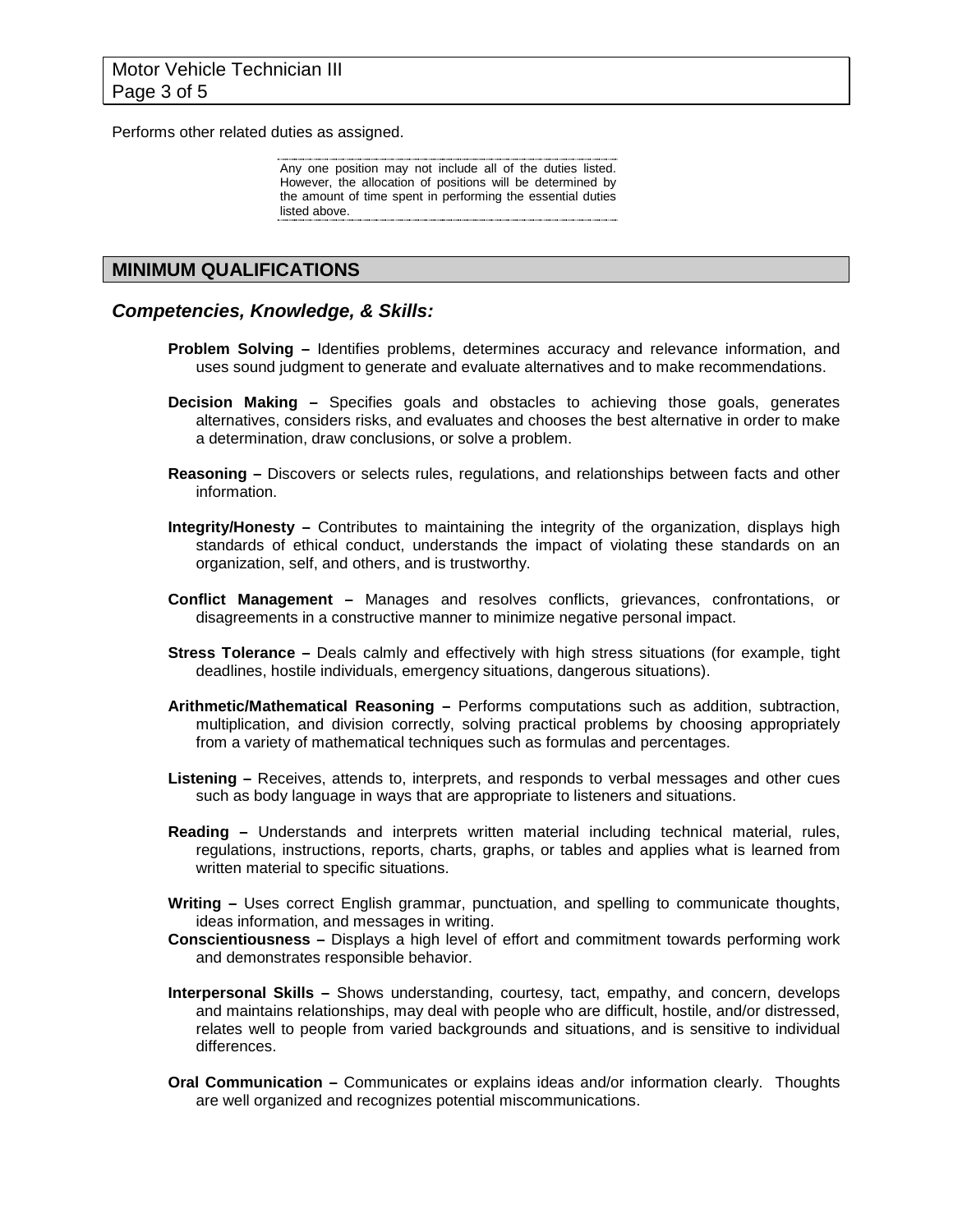- **Contracting/Procurement –** Knowledge of various types of contracts, techniques for contracting or procurement, and contract administration.
- **Technical Competence –** Knowledge of how to perform one's job. Refers to specialized knowledge that is acquired through formal training or extensive on-the-job training.
- **Teamwork –** Encourages and facilitates cooperation, pride, trust, and group identity, fosters commitment and team spirit, and works with others to achieve goals.
- **Diversity –** Is sensitive to cultural diversity, race, gender, and other individual differences in the workforce.
- **Customer Service –** Works and communicates with clients and customers to satisfy their expectations and committed to quality services.
- **Flexibility –** Adapts quickly to changes.
- **Attention of Detail –** Is thorough when performing work and conscientious about attending to detail.
- **Memory –** Recalls information that has been presented previously.
- **Technology Application** Uses machines, tools, instruments, and/or equipment effectively and uses computer applications to analyze and communicate information in the appropriate format.
- **Information Management –** Identifies a need for and knows where or how to gather information and organizes and maintains information or information management systems.
- Knowledge of Colorado State Statutes related to registering, licensing, and titling of all types of motor vehicles, Colorado Registration Information System, newly enacted legislative bills regarding motor vehicles, tax regulations, and other federal, state, and local policies, laws, and requirements.

Knowledge of the principles of confidentiality related to the work assignment.

*Physical Demands* (Physical Demands are a general guide and specific positions will vary based on working conditions, locations, and agency/department needs)*:*

Sitting: remaining in the normal seated position. Pushing: exerting force upon an object so that the object is away. Lifting: Raising or lowering objects up to 50 pounds. Pulling: Exerting force upon an object so that the object is away. Stooping: Bending the body by bending spine at the waist. Crouching: bending body downward and forward by bending legs. Reaching: extending the hand(s) and arm(s) in any direction. Handling: seizing, holding, grasping, or otherwise working with hand(s). Fingering: picking, pinching, or otherwise working with fingers. Talking: expressing or exchanging ideas by means of spoken words. Hearing: perceiving the nature of sounds by the ear. Repetitive motions: making frequent movements with a part of the body. Eye/hand/foot coordination: performing work through using two or more. Near Acuity: ability to see clearly at 20 inches or less. Far Acuity: ability to see clearly at 20 feet or more.